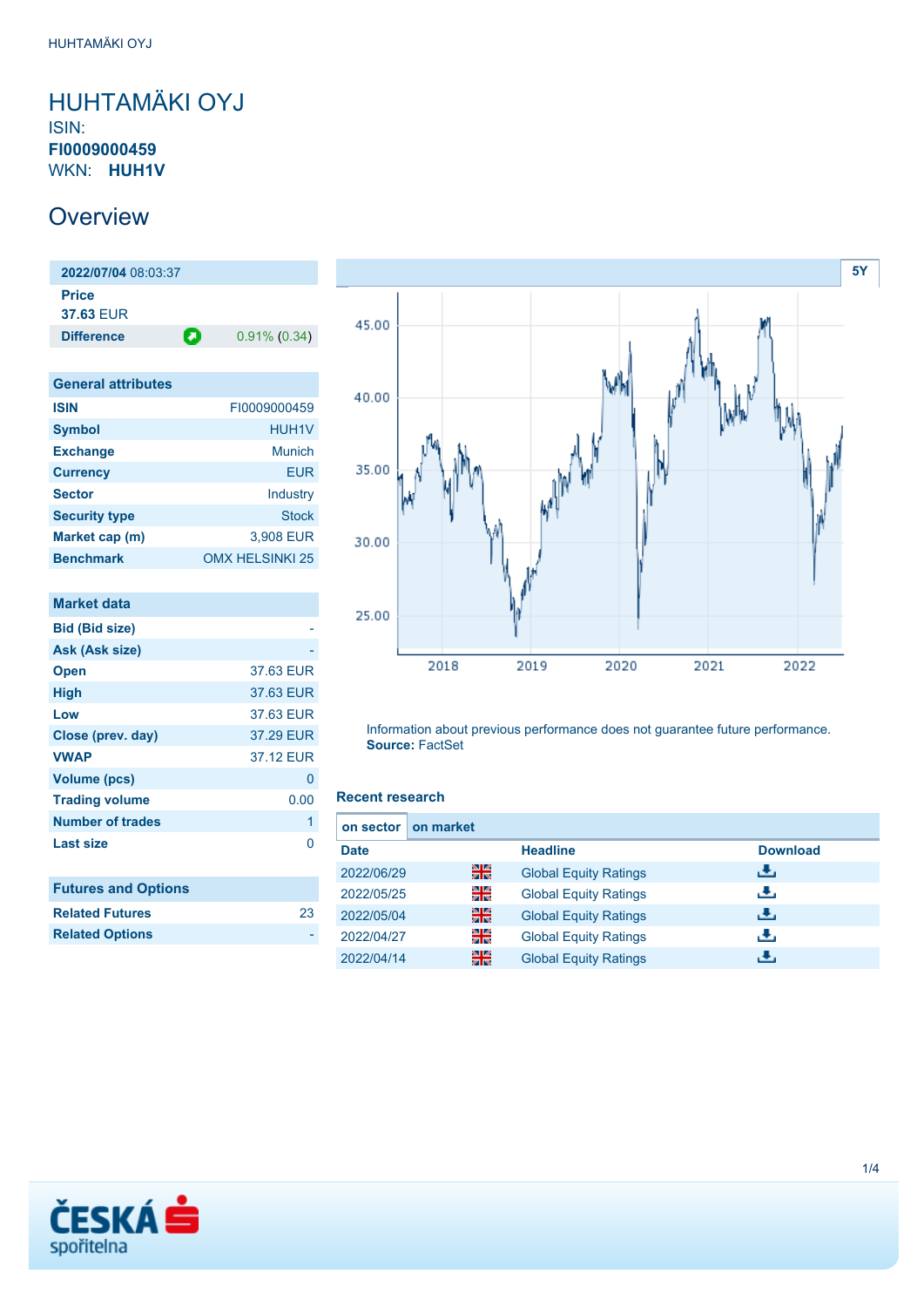## Details

**2022/07/04** 08:03:37 **Price 37.63** EUR

**Difference 0.91% (0.34)** 

| <b>General attributes</b> |                        |
|---------------------------|------------------------|
| <b>ISIN</b>               | FI0009000459           |
| <b>Symbol</b>             | <b>HUH1V</b>           |
| <b>Exchange</b>           | Munich                 |
| <b>Currency</b>           | <b>EUR</b>             |
| <b>Sector</b>             | Industry               |
| <b>Security type</b>      | Stock                  |
| Market cap (m)            | 3,908 EUR              |
| <b>Benchmark</b>          | <b>OMX HELSINKI 25</b> |

| <b>Market data</b>      |           |
|-------------------------|-----------|
| <b>Bid (Bid size)</b>   |           |
| Ask (Ask size)          |           |
| <b>Open</b>             | 37.63 EUR |
| <b>High</b>             | 37.63 EUR |
| Low                     | 37.63 EUR |
| Close (prev. day)       | 37.29 EUR |
| <b>VWAP</b>             | 37.12 FUR |
| <b>Volume (pcs)</b>     | O         |
| <b>Trading volume</b>   | 0.00      |
| <b>Number of trades</b> | 1         |
| Last size               |           |
|                         |           |

| <b>Performance and Risk</b> |                |          |           |  |
|-----------------------------|----------------|----------|-----------|--|
|                             | 6 <sub>m</sub> | 1Y       | <b>3Y</b> |  |
| <b>Perf</b> (%)             | $-4.26%$       | $-6.84%$ | $+3.30%$  |  |
| Perf (abs.)                 | $-1.66$        | $-2.74$  | $+1.19$   |  |
| <b>Beta</b>                 | 0.99           | 0.92     | 0.86      |  |
| <b>Volatility</b>           | 36.27          | 28.89    | 28.46     |  |



Information about previous performance does not guarantee future performance. **Source:** FactSet

| <b>Price data</b>                           |                        |
|---------------------------------------------|------------------------|
| Ø price 5 days   Ø volume 5 days (pcs.)     | 37.48 EUR (0)          |
| Ø price 30 days   Ø volume 30 days (pcs.)   | 36.11 EUR (0)          |
| Ø price 100 days   Ø volume 100 days (pcs.) | 33.68 EUR (0)          |
| Ø price 250 days   Ø volume 250 days (pcs.) | 37.53 EUR (1)          |
| <b>YTD High   date</b>                      | 38.99 EUR (2022/01/06) |
| <b>YTD Low   date</b>                       | 27.15 EUR (2022/03/08) |
| 52 Weeks High   date                        | 45.57 EUR (2021/09/08) |
| 52 Weeks Low   date                         | 27.15 EUR (2022/03/08) |

```
All listings for HUHTAMÄKI OYJ
```

| Exchange $\bigoplus$  | <b>Date</b>    | <b>Time Price</b> |                      | <b>Trading</b><br>volume (mio.) | <b>Number of</b><br>trades |
|-----------------------|----------------|-------------------|----------------------|---------------------------------|----------------------------|
| Tradegate             | 2022/<br>07/04 |                   | 22:26 37.74 EUR 0.06 |                                 | 4                          |
| <b>Stuttgart</b>      | 2022/<br>07/04 |                   | 16:29 37.98 EUR 0.00 |                                 | 11                         |
| Nasdaq Helsinki       | 2022/<br>07/04 |                   | 17:29 37.79 EUR 5.84 |                                 | 1,918                      |
| <b>Munich</b>         | 2022/<br>07/04 |                   | 08:03 37.63 EUR 0.00 |                                 | 1                          |
| London Stock Exchange | 2022/          |                   | 17:25 37.61 EUR 0.00 |                                 | 2                          |

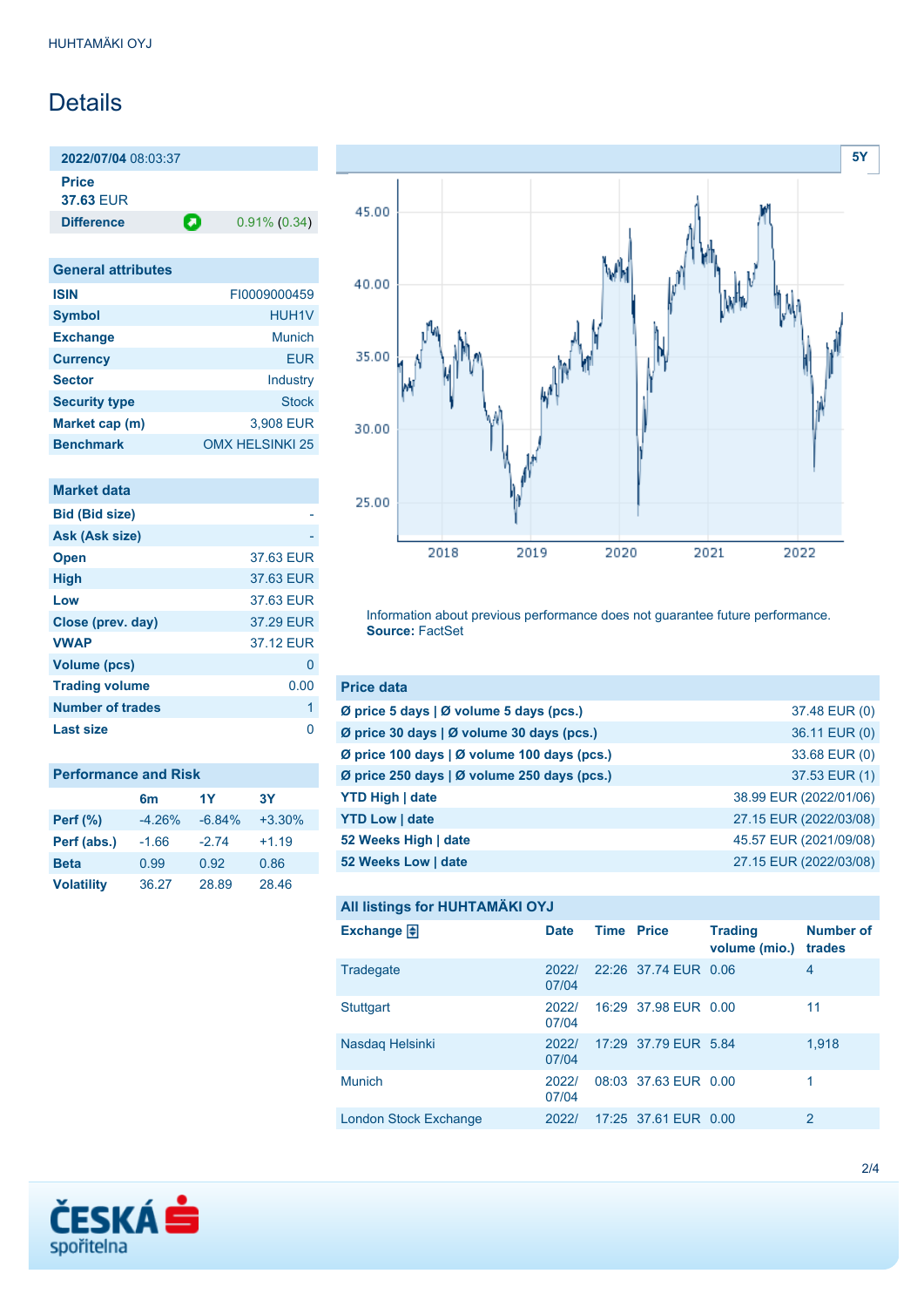| European Trade Reporting      | 07/04          |                            |    |
|-------------------------------|----------------|----------------------------|----|
| Hanover                       | 2022/<br>07/04 | 08:00 37.60 EUR 0.00       |    |
| Frankfurt                     | 2022/<br>07/04 | 08:04 37.63 EUR 0.00       |    |
| <b>FINRA other OTC Issues</b> | 12/08          | 2021/ 17:44 43.47 USD 0.01 | 2  |
| <b>Duesseldorf</b>            | 2022/<br>07/04 | 19:31 37.67 EUR 0.00       | 12 |
| <b>Berlin</b>                 | 2022/<br>07/04 | 08:04 37.63 EUR 0.00       |    |